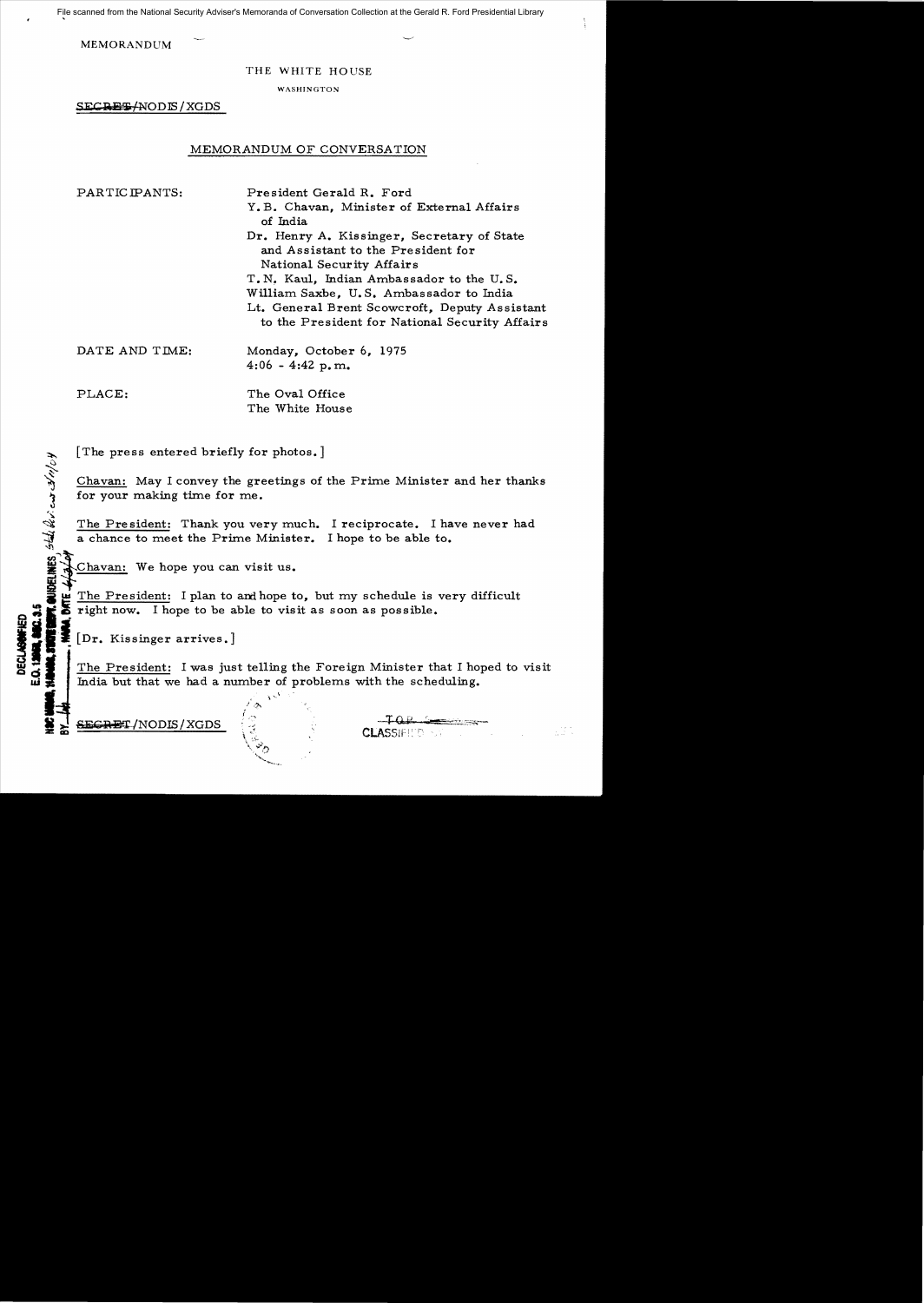#### SEGRET/NODIS/XGDS 2

I was in India once before. I took an elephant trip to Jaipur. We stopped at the Taj Mahal on the way to Delhi in the moonlight. It was mangificent.

Chavan: I had a useful discussion with the Secretary this morning. We discussed the Joint Commission, which I think will be a very useful device for coordinating matters.

The President: Where do you meet?

-

Chavan: The first meeting was held in India, the second today is here.

Kissinger: The Commission has three subcommittees which also meet regularly - - on education, on scientific and technical cooperation, and on economic matters.

The President: We are very interested in the economic development of your country, and I hope the Commission will contribute to that.

I have run into a number of Indian scientists in this country who are very impressive.

Kissinger: India is in a crucial position. As a leader of the non-aligned, she can exercise a moderating influence in that group.

The President: I note that India was on the moderate side on the issues of Israeli explusion and on Puerto Rico.

Chavan: We always try to take moderate positions so that developing countries can retain their sobriety. We are the largest of the non alighed, and that makes our problems more complex.

The President: What will be the impact of an OPEC price rise?

Chavan: It certainly will have an impact, both directly and through its impact on fertilizer prices.

The President: Do you have any offsetting rise in your export prices?

Chavan: Only in sugar, which is a minor item.

May I mention one point, which was misrepresented in the media?

 $S$ **EGRET/NODIS/XGDS** 

ARCANA CARACTER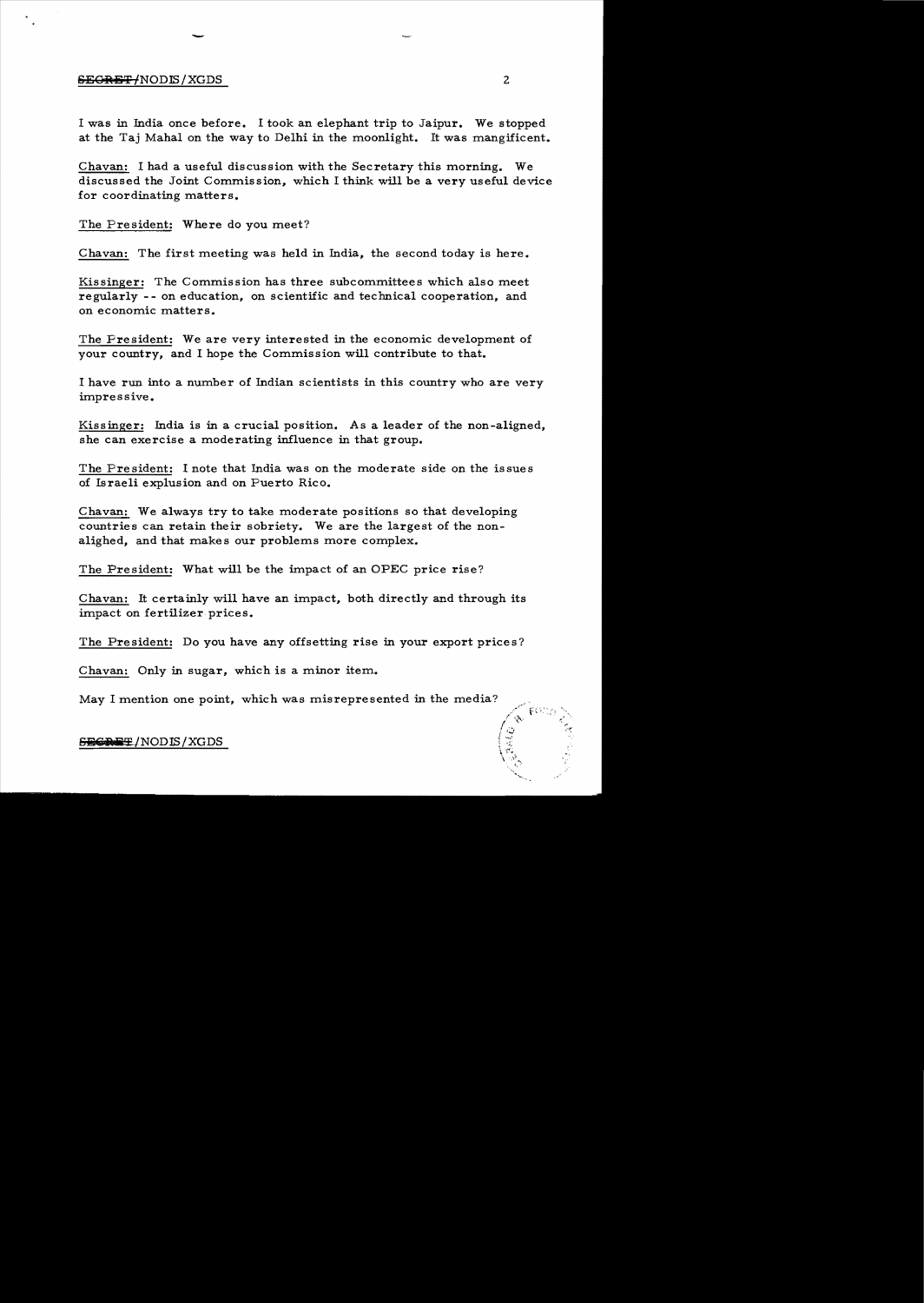### **SECRE⊕/**SENSITIVE/NODIS 3

The present situation in our country has been developing over the past two years. The minority was trying to make governing more impossible. For example, the opposition in the state governments was forcing people of my party to resign under threat of violence. They threatened to organize a transport strike, which would have shut down industry. They finally decided to decide the issue with violence in the streets to force the Prime Minister to resign.

- -

The Prime Minister wanted cooperation from the opposition to face economic problems, like the 20 percent inflation we suffer from. As a matter of fact, our rate of inflation right now is zero, so she has been acting.

What she had to do was painful, but it was constitutional. It has turned out that the people wanted it and wondered why it wasn't done before. They welcomed it. Strikes are gone, industrial production is up, and we are prospering. Of course, some political figures had to be detained, but very few of them. Only those who were inciting to violence, and so forth.

The Pre sident: I am sure you understand that the people in my country judge standards of democracy by their own experience. So we have to judge by one's standards. We have had mobs in the streets, too. If your constitution permits such actions, we can understand. I was saddened by the riots we had a few years ago. I meant no disrespect by my words but I was commenting on the basis of the standards in our country.

I hope your Prime Minister understands that we judge by our traditions. I hope it will not affect our good relations in any way. We look forward to working with you in the Joint Commission and as a leader of the nonaligned.

Chavan: There were many misconceptions and harsh words, and my Prime Minister just wanted me to explain the actual situation.

The President: I thought the UN Special Session went very well and laid the foundation for a good general session.

Chavan: Yes. The proposals of the Special Session must now be followed up.

Kaul: The Secretary made a very progressive speech.

 $\left( \frac{1}{2} \right)$ 

<del>EGRET/</del>NODIS/XGDS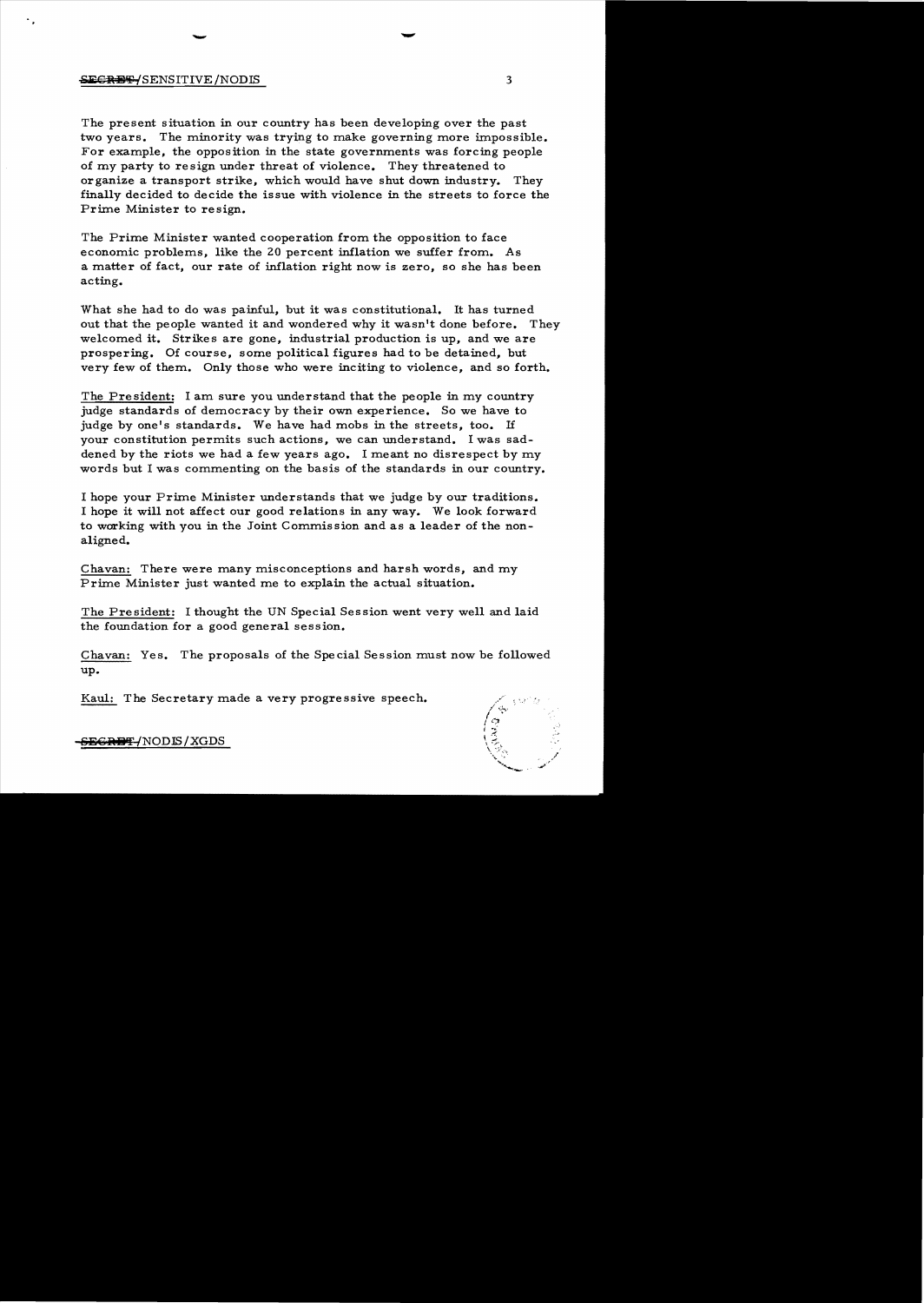# **SEGRET/NODIS/XGDS** 4

 $\sim$   $\alpha$  $\mathcal{L}(\mathcal{L},\mathcal{L})$ 

> Kissinger: That was possible because the President ruled positively in a number of areas.

**SPORET** /NODIS/XGDS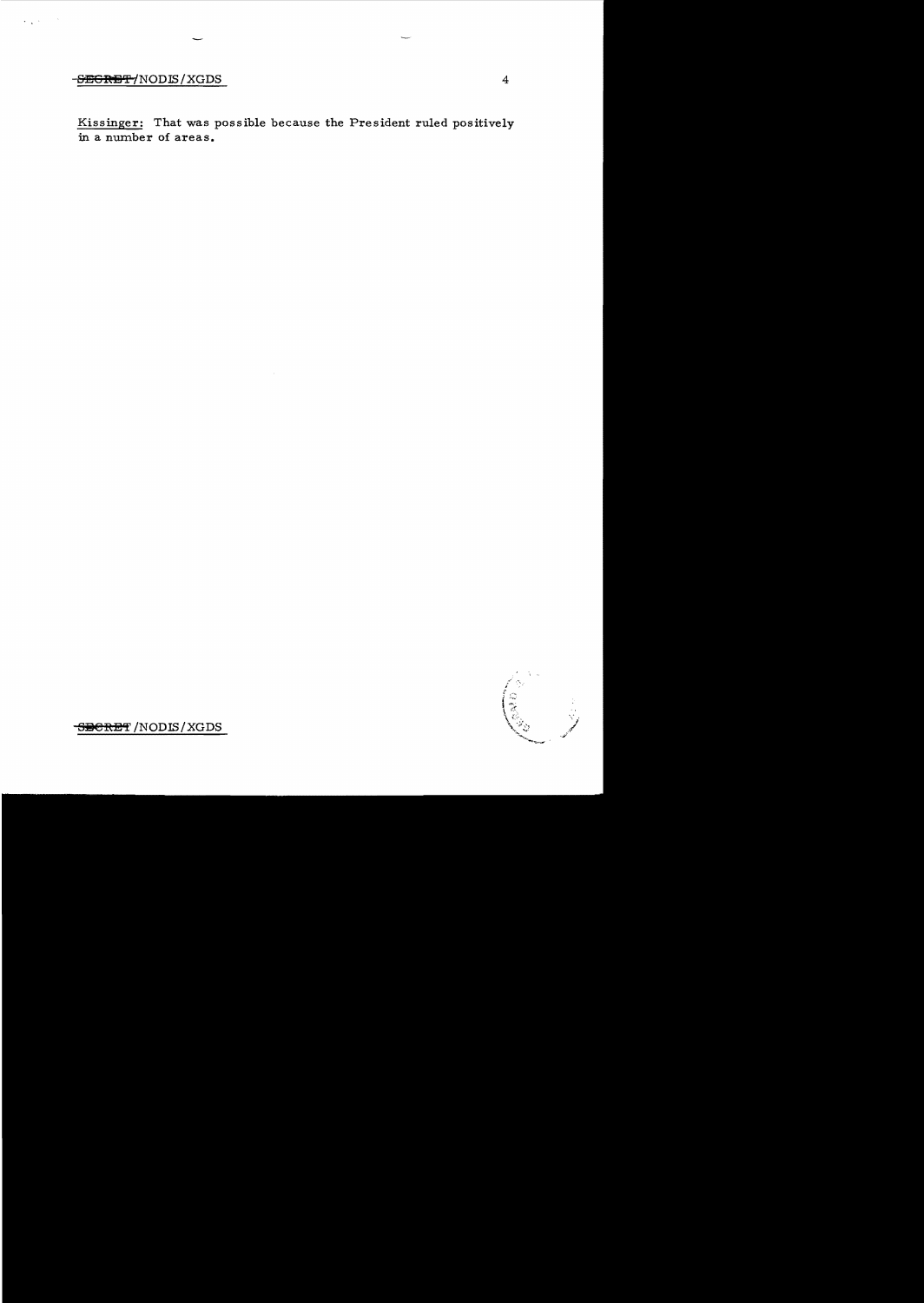P/Chavan/K/Kanl/Supter<br>Moz. 600075 4:06-4:42 pm (Puss in) (Desire of F.N. schedule, de) Pipe ant C Zung & comme questo of Pritters P Flomme vous ment de la mest et et Il je to be able to C ase hope you can went in I plan tre tupe to hust my schil is my  $(K$  arrives) P deux just tellig - E ar that Shyed & unit  $c$  /  $c$  / the doring Jevoien présionnée lapre Tostica elephant trip to Jasphur. We stoyed at Tog hinhed on any to Delhi in movedigt. Companyment I Shad wright disc, wil fe of this nearly. We braised fort Crown which I think unit be a very useful absent device for real mutters. above de you meet! Frit with in Judia, 2 nd today har. The une has I subcrates which also not  $\mathcal{K}_+$ regardants - education suivant le Tech avec Paris de la completion du la **DECLASSIFIET** E.O. 12958, SEC. 3.5 NSC MINIO, 11/24/08, STATE DEFT. GUIDELINES, State but en 3/11/04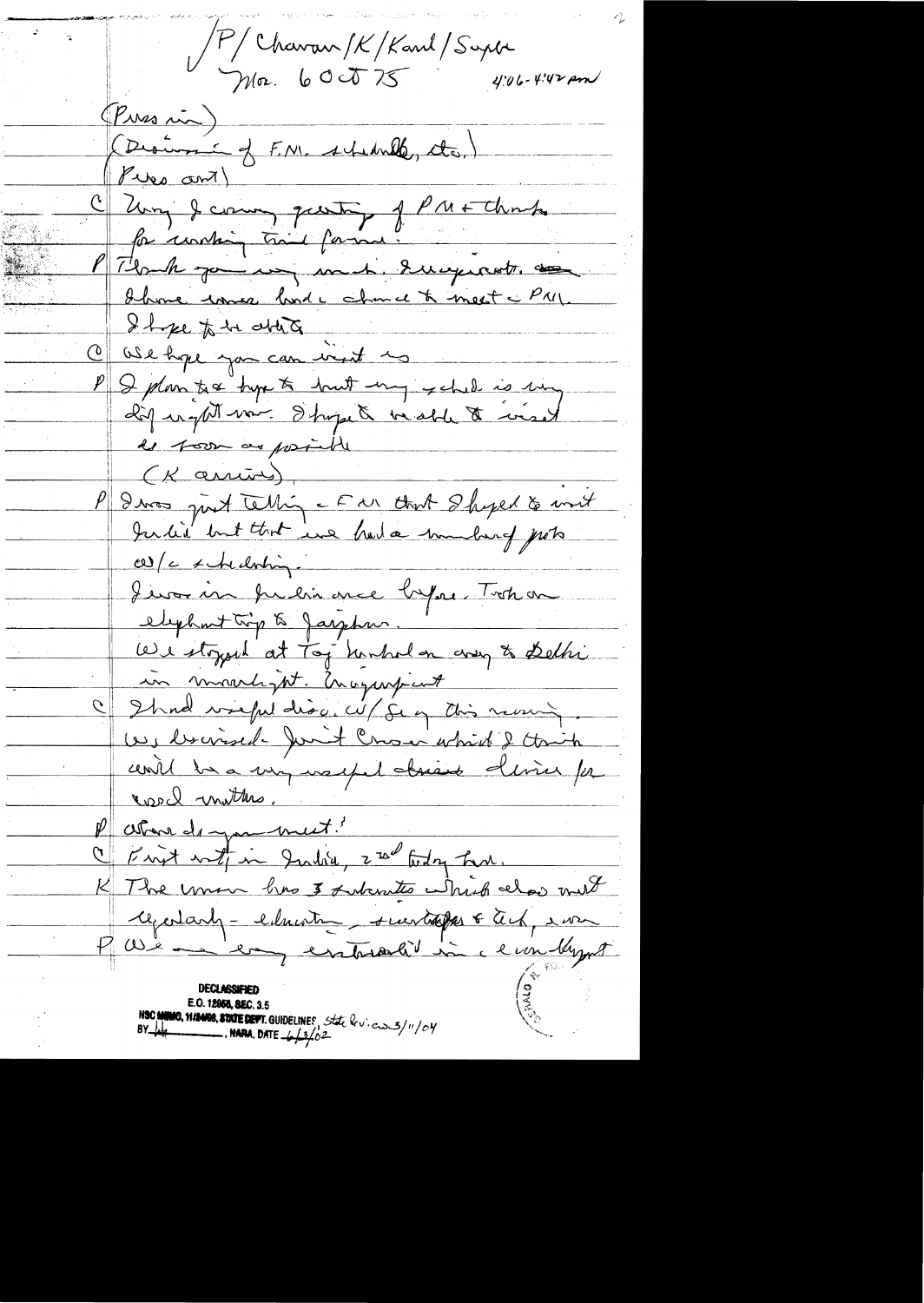la de la France de la Comme mil Saturn & Clark. Ibon rem intr a # of Judium substituts in this country who are un in pression India is in a comid poitin, case leader of c mon-alogared + com exercise indrating confluence in that prop. P & vote India ans ne molente side on I Apulomand and mest tiss. G are always to the moderate portion so that dleging communis come return their schietz. We are i hangest for man-aligned & that mother me podo mae complex. P what my at Open prin and C It certains will have an expact, but dristly. mil thin feithbijes Magan howevery offorthy the in x pieces July in sugar, which is a union there Una d'arquetis aux points which are mereganited inc media. The present ent, in one county his her daying oser parts yes. The minority was linger to mobe graving more imposible. En exemplo, copposition in that goots was foreing purple frain party to reseign under threat of instince. they threatened to organize transport strikes, which assel more short down industry. They finally decident le cliente cessaire up insteme in struto to pre c PM & resign.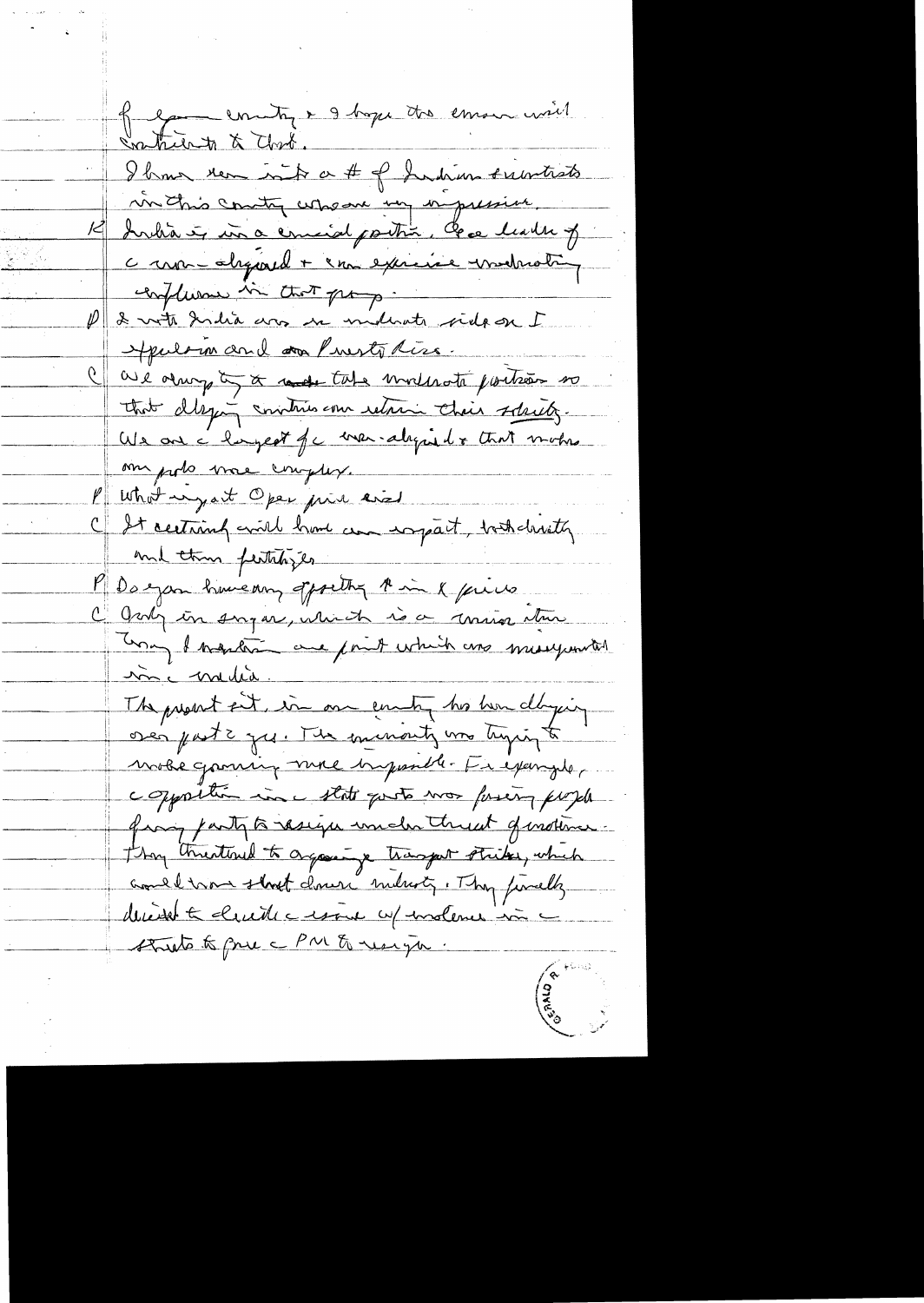The PIN wasted my fum a sportion & face era pros, life 20% ineplations comments of fast, am sate parfletion with now is zero, so the has been a tony has been a bien.<br>Os hat she had to da was funified, but constitutionel It has traved out a prople wanted it & won trad why it wasn't done before. They onlianed it, Strikes are joint, inclustmal production to my, + we are Jour pering. Of course, some political france had to la delarmed but say par of trem. Only three who were much of motive, its. I sure exa inclustant people in objection probable standards of democran by their own experience, Socia home & judge by one standards. without had write in a strate, it & you Constitution permits such actions, we can monderstand. I ever soutdened by a resto we had a pour-years ap - I mesent no descript by my words but I was enumerating on a train of a Himmlards an une country. I hope you PAI multiples in priege by any Antonio. Il se vo mill not effect un paul relations in my cray. We look proved to conting un pour me It cours + or leader of mon chyand. CT ince were many viscouragement parohered and my PIVI quot wonted meta explain a actions subscribe P SthT c UN Spec Cession went un wille lorde formalerin para good peut pession